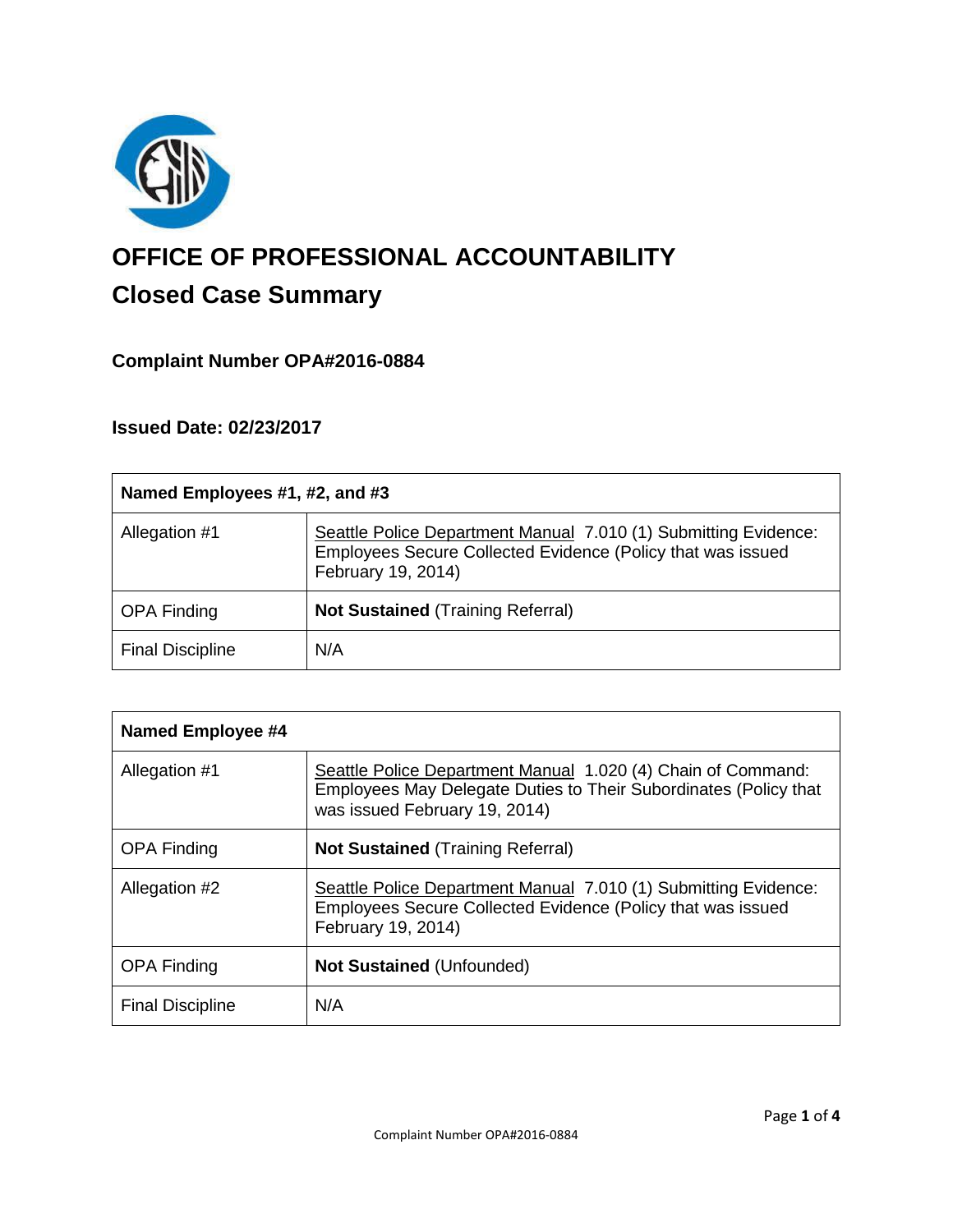#### **INCIDENT SYNOPSIS**

Named Employees #1, #2, and #3 were on the scene of a shooting and located evidence. Named Employee #4 was the supervisor on scene.

#### **COMPLAINT**

The complainant, a supervisor within the Department, alleged that one of the Named Employees failed to appropriately secure collected evidence, resulting in the misplacement / loss of critical evidence. The complainant also alleged that the Employees' Supervisor did not ensure that all evidence was collected and secured for submission into Evidence.

#### **INVESTIGATION**

The OPA investigation included the following actions:

- 1. Review of the complaint memo
- 2. Review of In-Car Videos (ICV)
- 3. Search for and review of all relevant records and other evidence
- 4. Interviews of SPD employees

#### **ANALYSIS AND CONCLUSION**

Named Employee #1 found the magazine and identified it as a potential piece of evidence in a shooting investigation. He placed it inside a manila envelope held by Named Employee #2. Named Employee #2 took custody of the evidence (the magazine) when he took the manila envelope containing the evidence and walked away from Named Employee #1. Named Employee #1 was not responsible for the evidence not being removed from the scene and logged into evidence at the Precinct. However, he should have written a statement that night for the General Offense (GO) report documenting how and where he found the evidence and what he did with it subsequently.

Named Employee #2 placed the manila envelope with the evidence inside on a clipboard he assumed belonged to Named Employee #3. As Named Employee #2 did this, he said out loud to no one in particular that he was putting an envelope containing a magazine on the clipboard. This statement was not an adequate substitute for physically handing the evidence to another officer and obtaining that officer's agreement to assume responsibility for properly securing, documenting and submitting the evidence. If Named Employee #2 was not going to do these things himself, he had an obligation to obtain a commitment from someone else. Named Employee #2 also should have written a statement that night for the GO documenting how and where he found the evidence and what he did with it subsequently.

Named Employee #3 was not in the room when Named Employee #2 stated he was putting an envelope containing a magazine on the clipboard. Named Employee #3 later came back to retrieve his clipboard. Named Employee #3 told OPA he recalled seeing the manila envelope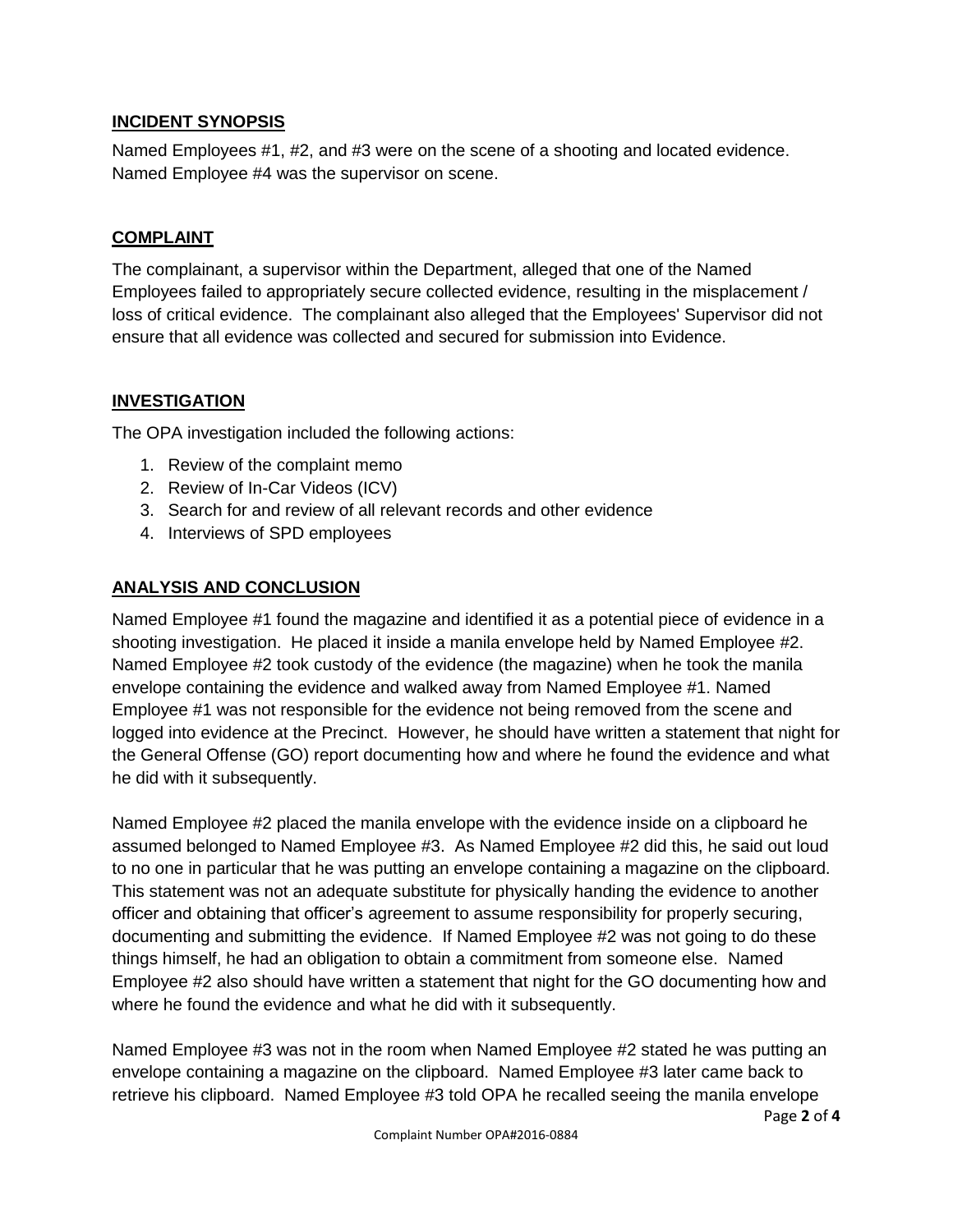partially on his clipboard and moving it so he could take his clipboard. Named Employee #3 appeared to have had no curiosity about the envelope and to have made no connection between it and the search for evidence he was involved in. At a minimum, Named Employee #3 should have made some attempt to find out who placed the envelope on or near his clipboard and made certain nothing important was overlooked.

Named Employee #4 appeared not to have taken responsibility for the overall search and seizure of evidence in this incident. Instead, he told OPA he was on scene as a resource to his officers as they conducted the search.

Named Employee #4 was not directly involved in locating or handing the missing evidence.

### **FINDINGS**

## **Named Employee #1**

Allegation #1 The evidence showed that the Named Employee would benefit from additional training. Therefore a finding of **Not Sustained** (Training Referral) was issued for *Submitting Evidence: Employees Secure Collected Evidence.*

**Required Training:** Named Employee #1 should be counseled by his supervisor to complete a statement for the GO whenever he is involved in searching for, locating and/or seizing evidence.

### **Named Employee #2**

Allegation #1 The evidence showed that the Named Employee would benefit from additional training. Therefore a finding of **Not Sustained** (Training Referral) was issued for *Submitting Evidence: Employees Secure Collected Evidence.*

**Required Training:** Named Employee #2 should be counseled by his supervisor to secure evidence himself or properly transfer custody of it to another officer as well as to complete a statement for the GO whenever he is involved in searching for, locating and/or seizing evidence.

### **Named Employee #3**

### Allegation #1

The evidence showed that the Named Employee would benefit from additional training. Therefore a finding of **Not Sustained** (Training Referral) was issued for *Submitting Evidence: Employees Secure Collected Evidence.*

**Required Training:** Named Employee #3 would benefit from coaching from his supervisor about this incident and what he could have done to prevent the loss of evidence and help his fellow officers not lose track of things.